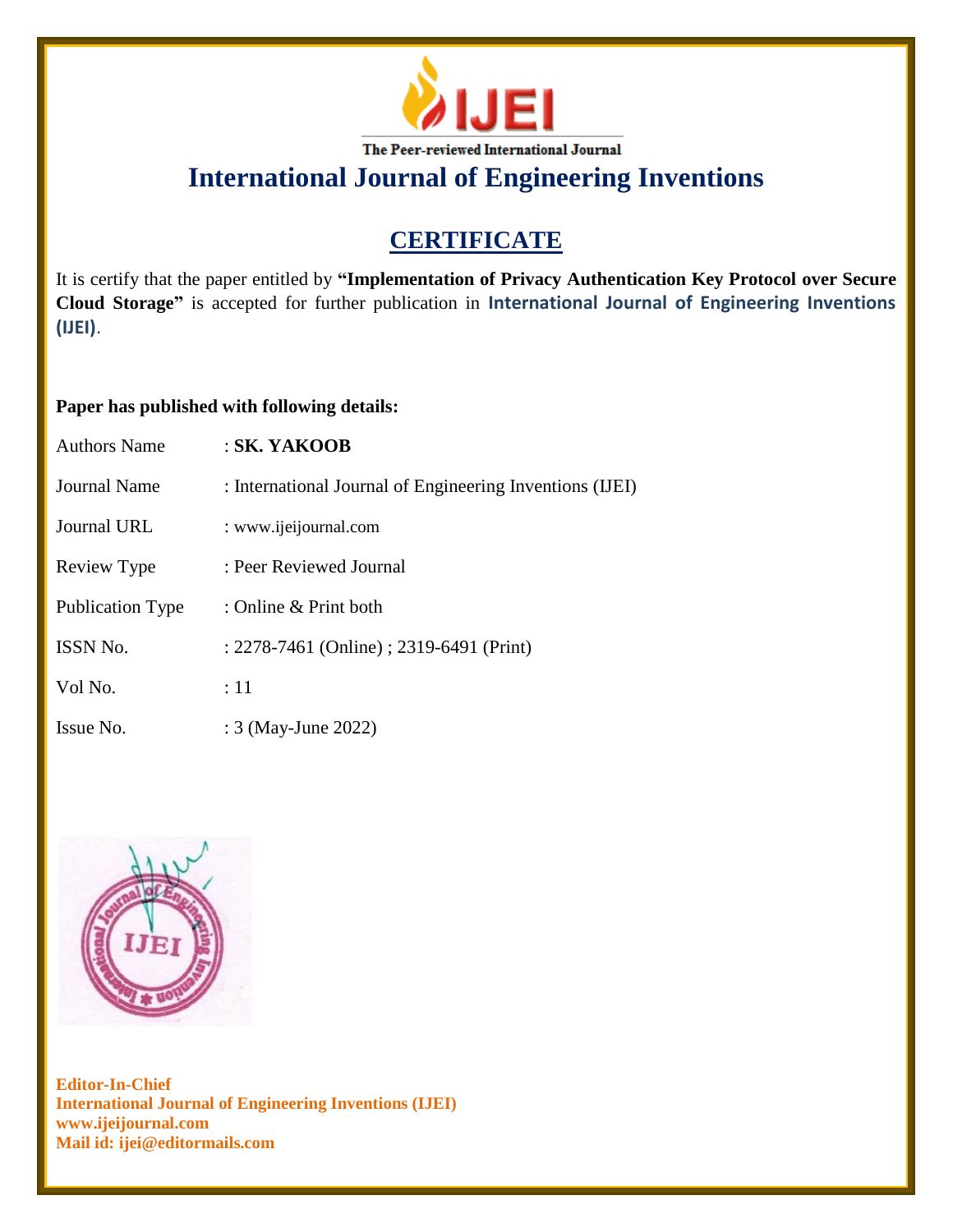

# **CERTIFICATE**

It is certify that the paper entitled by **"Implementation of Privacy Authentication Key Protocol over Secure Cloud Storage"** is accepted for further publication in **International Journal of Engineering Inventions (IJEI)**.

## **Paper has published with following details:**

| Authors Name        | $:$ V. DIVYA                                             |
|---------------------|----------------------------------------------------------|
| <b>Journal Name</b> | : International Journal of Engineering Inventions (IJEI) |
| Journal URL         | : www.ijeijournal.com                                    |
| Review Type         | : Peer Reviewed Journal                                  |
| Publication Type    | : Online $&$ Print both                                  |
| <b>ISSN No.</b>     | : 2278-7461 (Online) ; 2319-6491 (Print)                 |
| Vol No.             | $\div 11$                                                |
| Issue No.           | : 3 (May-June 2022)                                      |

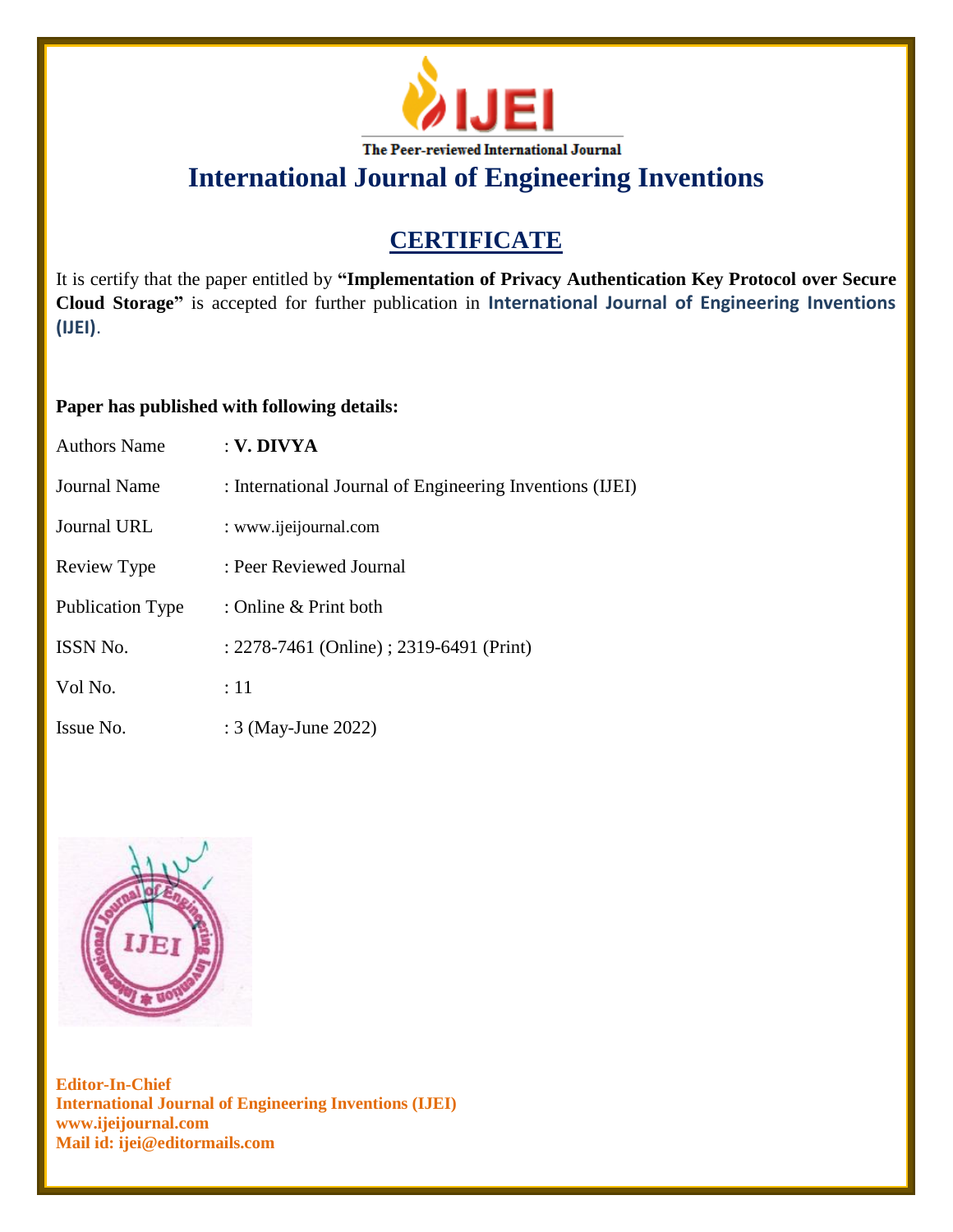

# **CERTIFICATE**

It is certify that the paper entitled by **"Implementation of Privacy Authentication Key Protocol over Secure Cloud Storage"** is accepted for further publication in **International Journal of Engineering Inventions (IJEI)**.

## **Paper has published with following details:**

| <b>Authors Name</b>     | : D. D SAI PRASANNA KUMARI                               |
|-------------------------|----------------------------------------------------------|
| <b>Journal Name</b>     | : International Journal of Engineering Inventions (IJEI) |
| Journal URL             | : www.ijeijournal.com                                    |
| Review Type             | : Peer Reviewed Journal                                  |
| <b>Publication Type</b> | : Online $&$ Print both                                  |
| <b>ISSN No.</b>         | : 2278-7461 (Online) ; 2319-6491 (Print)                 |
| Vol No.                 | $\div 11$                                                |
| Issue No.               | : 3 (May-June 2022)                                      |

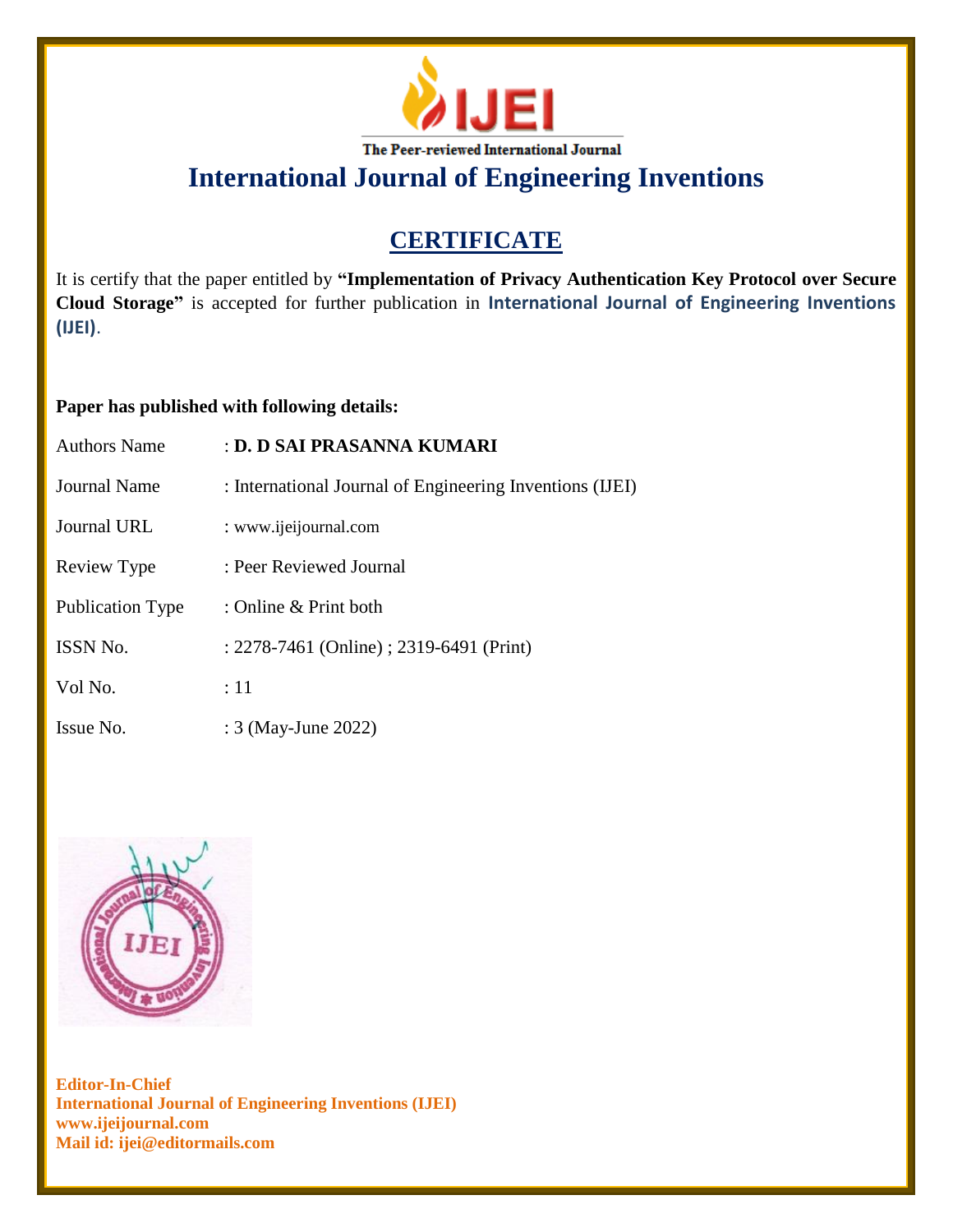

# **CERTIFICATE**

It is certify that the paper entitled by **"Implementation of Privacy Authentication Key Protocol over Secure Cloud Storage"** is accepted for further publication in **International Journal of Engineering Inventions (IJEI)**.

## **Paper has published with following details:**

| <b>Authors Name</b> | : T. KISHORE                                             |
|---------------------|----------------------------------------------------------|
| Journal Name        | : International Journal of Engineering Inventions (IJEI) |
| Journal URL         | : www.ijeijournal.com                                    |
| Review Type         | : Peer Reviewed Journal                                  |
| Publication Type    | : Online & Print both                                    |
| ISSN No.            | : 2278-7461 (Online) ; 2319-6491 (Print)                 |
| Vol No.             | :11                                                      |
| Issue No.           | : 3 (May-June 2022)                                      |

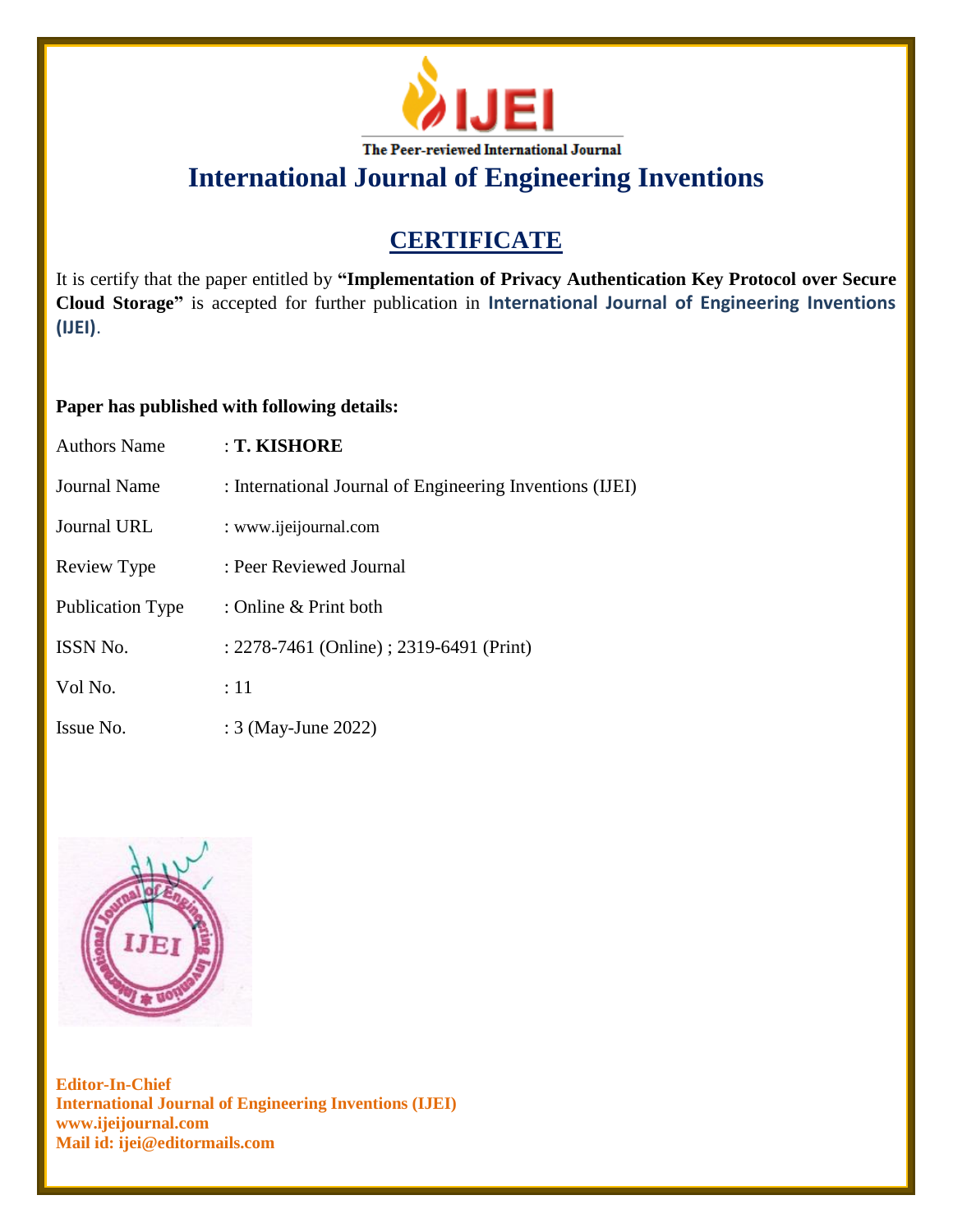

# **CERTIFICATE**

It is certify that the paper entitled by **"Implementation of Privacy Authentication Key Protocol over Secure Cloud Storage"** is accepted for further publication in **International Journal of Engineering Inventions (IJEI)**.

## **Paper has published with following details:**

| <b>Authors Name</b>     | $\therefore$ A. ARUN KUMAR                               |
|-------------------------|----------------------------------------------------------|
| Journal Name            | : International Journal of Engineering Inventions (IJEI) |
| Journal URL             | : www.ijeijournal.com                                    |
| Review Type             | : Peer Reviewed Journal                                  |
| <b>Publication Type</b> | : Online $&$ Print both                                  |
| <b>ISSN No.</b>         | : 2278-7461 (Online) ; 2319-6491 (Print)                 |
| Vol No.                 | :11                                                      |
| Issue No.               | : 3 (May-June 2022)                                      |